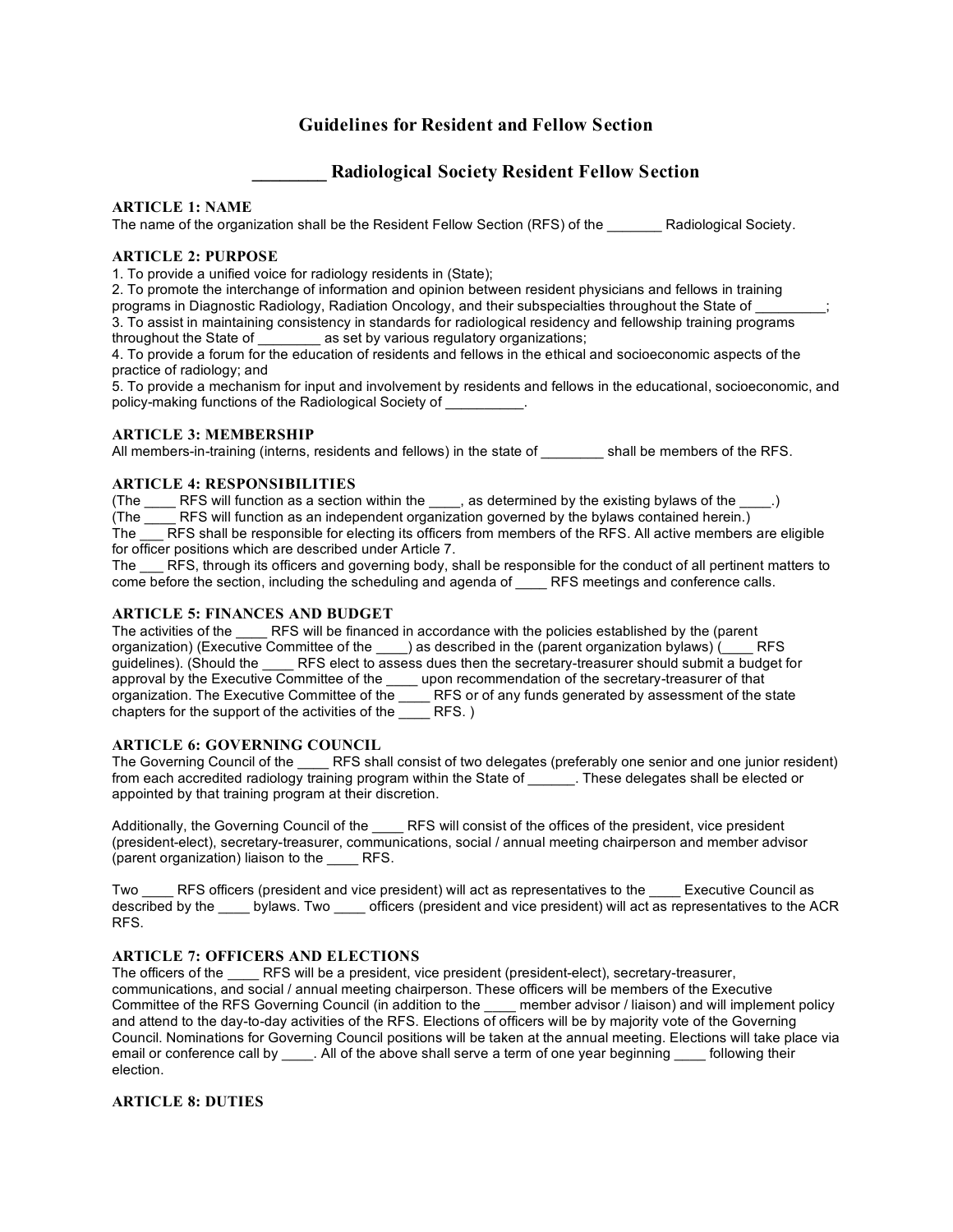#### **Section 1: President.**

The president shall preside over the meetings of the Executive Committee, Governing Council and meetings of the general membership of the \_\_\_\_\_ RFS. He/she shall serve as a \_\_\_\_\_\_ RFS representative to the \_\_\_\_\_ Executive Committee. He/she shall be an ex-officio member of all standing committees of the \_\_\_\_ RFS Section. The president, together with his/her officers, shall execute the policies of the membership and the Executive Committee of the RFS. The president will also act as representative to the ACR RFS. If the office is terminated or resigned prior to completion of the term, the vice president will assume the role of the president immediately. The president should attend the annual ACR meeting, annual meeting of the state chapter, and any other major meeting of the state chapter as deemed necessary by the RFS.

#### **Section 2: Vice President (President-Elect).**

The vice president shall preside over meetings in the absence of the president. The vice-president will serve as president following the one year term as vice-president. If the office is terminated or resigned prior to completion of term, a temporary officer may be appointed by the president until another member can be elected by ad-hoc election. He/she shall serve as the second RFS representative to the Executive Committee. He/she shall be an exofficio member of all standing committees of the RFS Section. The president will also act as a second representative to the ACR RFS. The vice-president *should try* to attend the annual ACR meeting, annual meeting of the state chapter, and any other major meeting of the state chapter as deemed necessary by the RFS.

#### **Section 3: Secretary-Treasurer.**

This officer shall be responsible for notifying the membership and the Executive Committee of all meetings, recording and distributing minutes retaining all records of the membership. The fiscal duties of this officer shall include the maintenance of all financial records of the section, the collection of dues, if any are to be assessed, and the deposition and disbursement of all funds. The secretary-treasurer will report any and all financial matters to the secretary-treasurer of the \_\_\_\_. He/she will preside at those meetings which the president and vice president are unable to attend. If the office of secretary-treasurer is terminated or resigned prior to completion of the term, a temporary officer may be appointed by the president until another member can be elected by ad-hoc election.

#### **Section 4: Communications**

This officer shall be responsible for monitoring the \_\_\_\_\_ RFS website and message board. He/she will act as RFS liaison to the website administrator. The officer will also be responsible for any regular communications to the governing body (RFS members) if such communications exist, but will not be more frequent than quarterly. The officer will also organize conference calls through \_\_\_\_, which will not occur more frequently than quarterly, unless decided upon by the Governing Council. He/she will preside at those meetings which the president, vice president, secretary-treasurer are unable to attend. If the office of communications is terminated or resigned prior to completion of the term, a temporary officer may be appointed by the president until another member can be elected by ad-hoc election.

#### **Section 5: Social / Annual Meeting Chairperson**

This officer shall be responsible for conducting any social activities within the RFS. In addition, he/she will coordinate the program of the annual meeting. If the office of social / annual meeting chairperson is terminated or resigned prior to completion of the term, a temporary officer may be appointed by the president until another member can be elected by ad-hoc election.

#### **Section 6: Representatives.**

The representatives to the Executive Committee and to the American College of Radiology Council will constitute the only authorized delegates from the RFS to the above councils and will be the president and presidentelect. Alternate delegates may be appointed to the ACR by the respective offices of the president and vice president. Their privileges while attending these council and committee meetings (i.e. category of seating, privileges of the floor and voting rights) will be in accordance with the bylaws of the pertinent society. They will carry out the directives of the LATS as determined by the membership and the Governing Council concerning the policies of the section and its position on matters under consideration.

## **Section 6: \_\_\_\_ Member Liaison**

This member will act as advisor to the \_\_\_\_ RFS membership, Governing Council, and Executive Committee. The member must be an active member of the \_\_\_\_\_ and will be elected by a majority vote by the Governing Council of the RFS. The member will be invited to participate in any and all meetings of the \_\_\_\_ RFS and is expected to advise the RFS in their best interests.

#### **ARTICLE 9: RECALL**

Any officer of the RFS may be recalled by three-fourths (3/4) vote of members at any annual meeting of the membership.